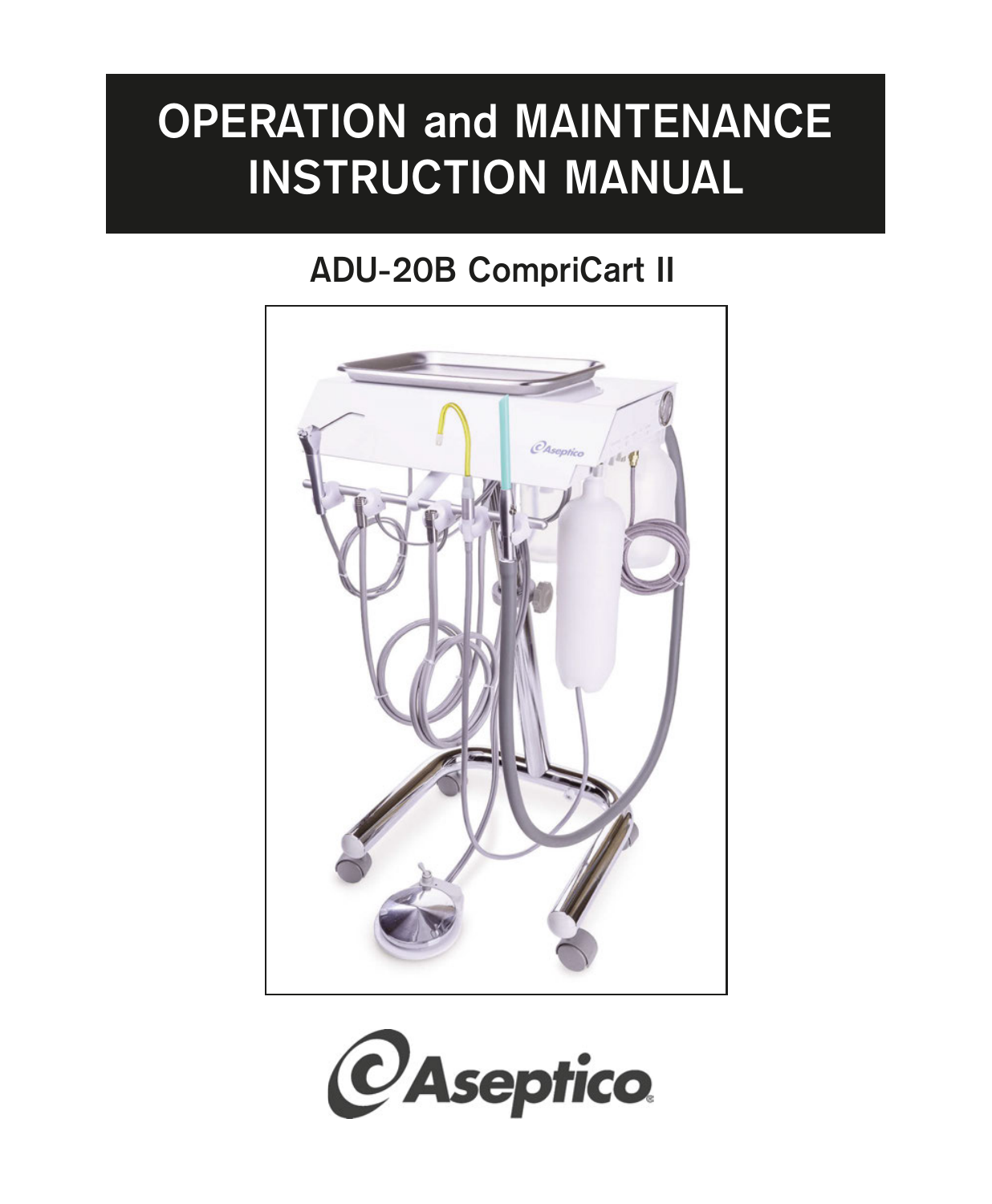## **TABLE OF CONTENTS:**

| $Introduction \dots \dots \dots \dots \dots \dots \dots \dots \dots \dots$                                                                                                                                                                                                                                                     |
|--------------------------------------------------------------------------------------------------------------------------------------------------------------------------------------------------------------------------------------------------------------------------------------------------------------------------------|
|                                                                                                                                                                                                                                                                                                                                |
| Setting Up the Unit 2<br>- Fig. 1 - ADU-20B System 2<br>- Fig. 2 - Air Supply Connector 2<br>- Fig. 3 - HVE Vacuum Assembly 3<br>- Fig. 4 - Saliva Ejector Assembly 3<br>- Fig. 5 - Water Supply Tank 3                                                                                                                        |
| Operation Functions 4<br>- Fig. 6 - Syringe Tip Removal 4<br>- Fig. 7 - Handpiece Controls 4<br>- Fig. 8 - Foot Control 4<br>- Fig. 9 - Water Tank Removal 5<br>- Fig. 10 - Right Side of Chassis 6<br>- Fig. 11 - HVE Vacuum Assembly 6<br>- Fig. 12 - Saliva Ejector Assembly 7<br>- Fig. 13 - AA-290CK Central Vacuum Kit.4 |
| Routine Adjustments 8<br>- Fig. 14 - Syringe Flow Adjust. Block 8<br>- Fig. 15 - Handpiece Press. Cntrl Block .8<br>- Fig. 16 - Air Pressure Regulator Valve 8                                                                                                                                                                 |
| Maintenance 9                                                                                                                                                                                                                                                                                                                  |
| Warranty Back Cover                                                                                                                                                                                                                                                                                                            |

## **SPECIFICATIONS:**

Chassis Head

Dimensions: 18" W x 12" L x 3.5" H (45.72 cm W x 30.48 cm L x 8.89 cm H)

Chassis Height: 23.0" min., adjustable to 32.0" max. (58.42 cm min., adjustable to 81.28 cm max.)

Weight: 38 lbs (17.25 kg)

Air Supply: 70 - 100 PSI, filtered (4.92 - 7.03 kg/cm2)



To prevent injury to people and damage to property, please heed relevant warnings and remarks. They are marked as follows:

| WARNING: | Serious injury or death<br>may result if ignored.                  |
|----------|--------------------------------------------------------------------|
| CAUTION: | Damage to property or the<br>environment may result if<br>ignored. |
| NOTE:    | Important additional<br>information and hints.                     |

**Manufacturer** 





**Tower Business Centre, 2nd Flr,** Tower Street, Swatar, BKR 4013 **Malta**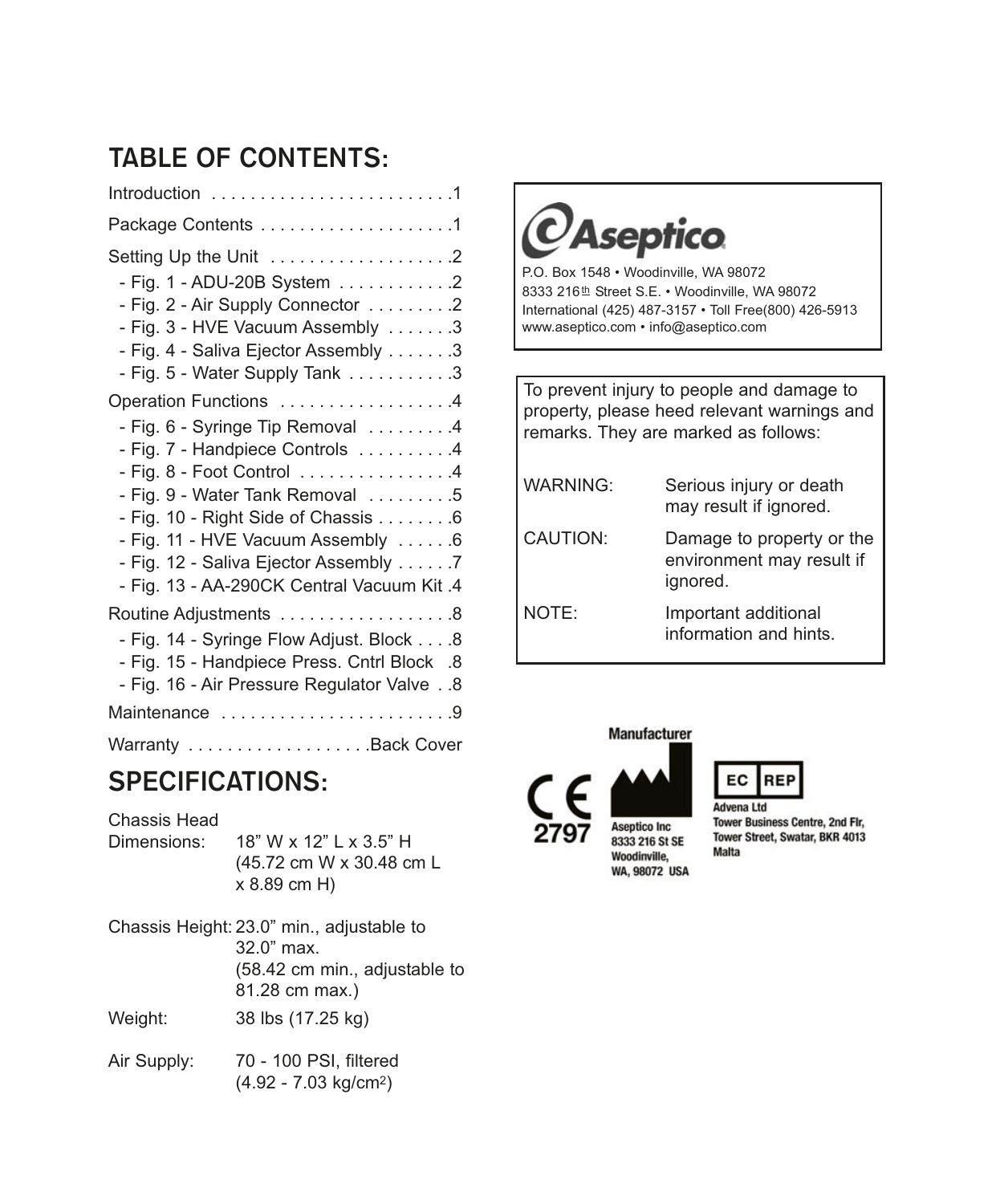Your new Aseptico ADU-20B CompriCart II delivery system is one of the finest portable carts available to the dental profession. The system is designed for portable operatory use and features a three-way air/water syringe, automatic highspeed and lowspeed handpiece controls, high volume evacuator and saliva ejector. A pressurized water tank supplies water for handpiece coolant and syringe. The system is powered by a single connection to compressed air via the air supply line.

*Congratulations!*

This Aseptico ADU-20B system is engineered to provide many years of reliable service. Please read the instructions provided in this manual to receive the best and longest service from your Aseptico equipment.

Separate manuals may be provided to cover the operation and maintenance of hand-held pieces or other accessories for your unit.

## **PACKAGE CONTENTS:**

- Delivery Unit Cart
- TA-90D Three-Way Syringe
- TA-1 Syringe Tip Autoclavable 3-way
- AA-25 Volume Saliva Ejector
- AA-21 Volume High Volume AVS
- 2-Liter Water Reservoir
- AA-42W Foot Control
- AA-50 Instrument Tray
- NWS-7i Water Sys Self-cont Installed
- AHP-101 Handpiece 1:1 Straight Low Speed Doriot (Optional)
- AA-19LED-04 Fiber Optic 1 Hp Illumination System Led Straight Gray (Tubing 6 Ft) (Optional)
- AA-19EGEN-04T6 6-Pin Self-Generating Fiber Optic Handpiece Connection (Optional)
- AA-290CK Central Vacuum Kit (Optional)
- AWS-1T Aseptiwater Tap Water option (Optional)
- AWS-1C Aseptiwater Cavitron® Connect (Optional)

*Cavitron® is a registered trademark of DENTSPLY International Inc.*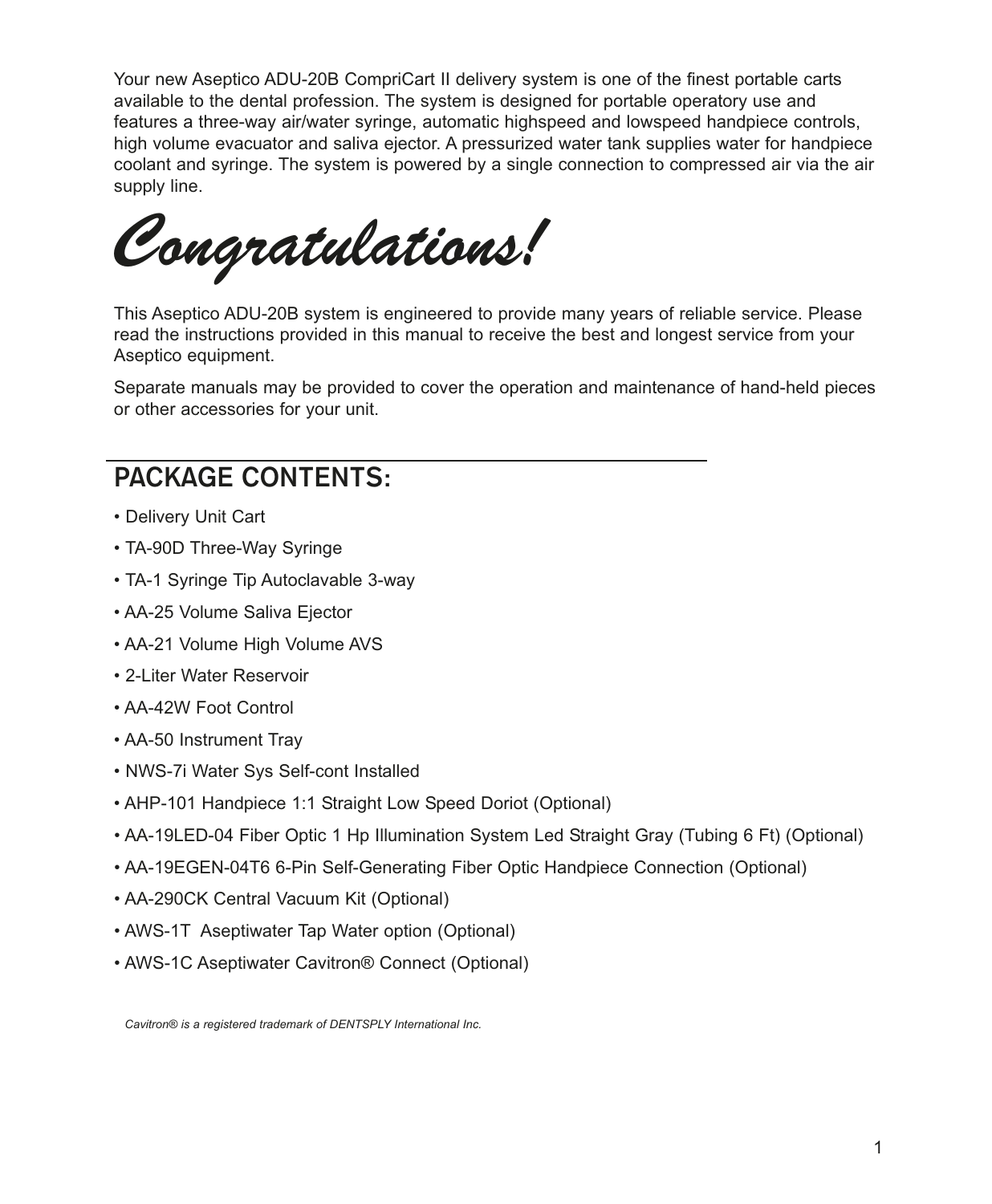## **SETTING UP THE SYSTEM:**

- **1.** Place the ADU-20B CompriCart II in an upright position on a flat, stable surface. Loosen the center column retaining knob and extend the telescoping upper portion. Tighten the knob at the desired height (Fig. 1).
- **2.** Check to make sure the syringe, highspeed and lowspeed handpieces are hanging in their proper holder. Locate the foot control on the floor (Fig. 1).
- **3.** The ADU-20B unit must be connected to a dry, filtered, 70-100 psi air source. Simply extend the 1/4" grey air supply line from the ADU-20B cart and connect the quickdisconnect into the compressed air source (Fig. 2)





*Figure 1.- ADU-20B System*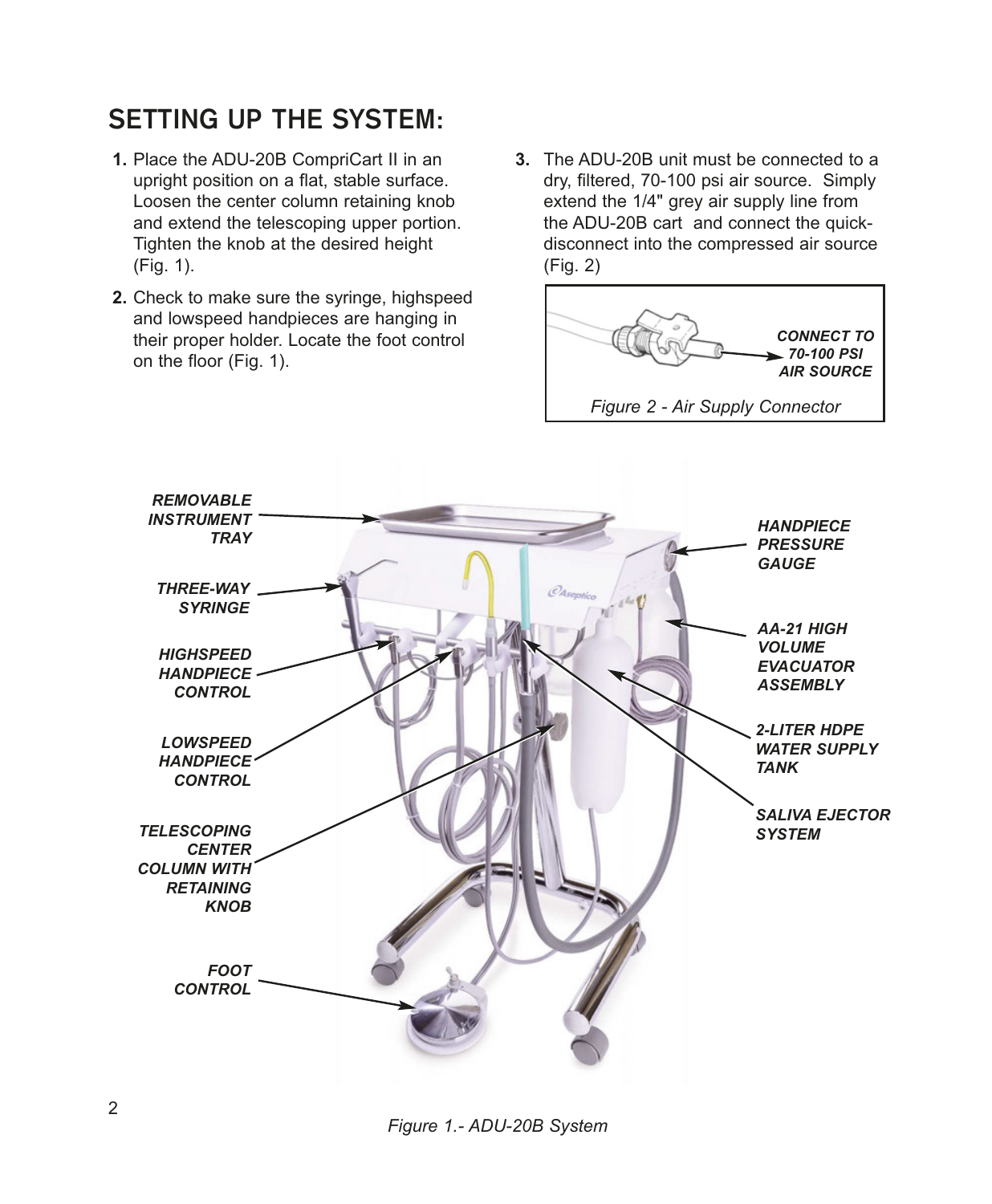- **4**. Remove the high volume vacuum system, saliva ejector system, and High-Density Polyethylene (HDPE) water supply tank from packing and install on proper quick disconnects on the delivery head (Fig. 1)
- **5a.**To install the vacuum bottle, press on locking ring tab, push bottle into quick coupler, and release tab (Fig. 3a).



**5b.**Hang the vacuum head in the holder at

the right hand | end of the front holder rack (Fig. 3b).



**6a.**To install the saliva ejector system, locate the quick disconnect at the rear of the delivery head (Fig. 4a). Note manual release lever on disconnect. Insert metal fitting on top of bottle into quick disconnect. Locking ring will snap into place. Press release lever on disconnect to remove bottle from unit (Fig. 4b).



**6b.**Insert vacuum line hose into plastic quick disconnect on top of bottle (Fig. 4c). Hang the saliva ejector valve in the holder located next to high volume vacuum handpiece.



**7.** To install water supply bottle, thread it into the white plastic fitting at the right rear corner of the chassis (Fig. 5).

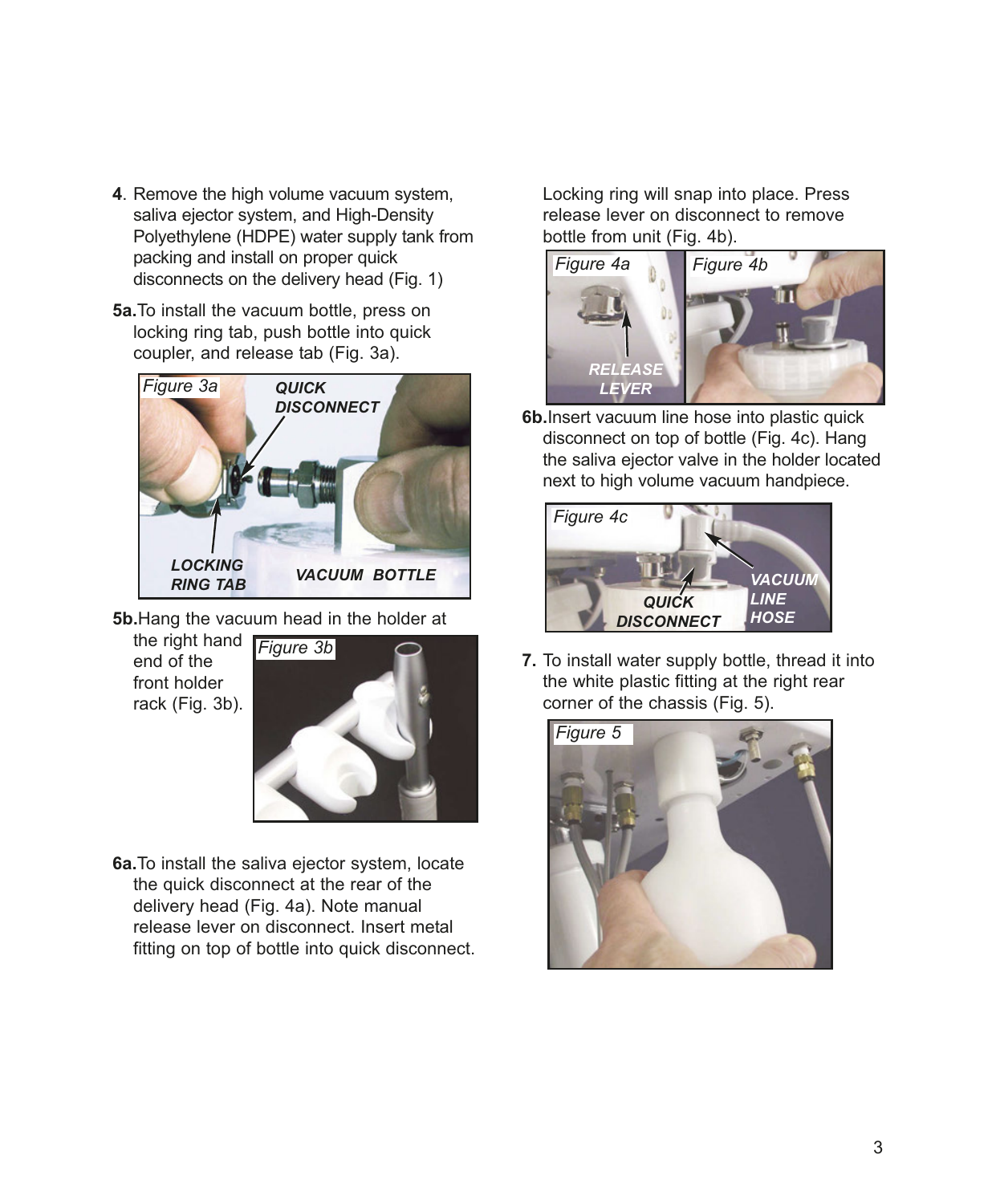## **OPERATION FUNCTIONS:**

#### **1. THREE-WAY AIR/WATER SYRINGE** -

Depress the right button for air operation, and the left button for water operation. Depressing both buttons will create a mist. The syringe features quick-change autoclavable tips: To remove a tip, press on the locking collar surrounding the tip socket and pull the used tip straight out of the socket (see Fig.6). To insert a new tip, press locking collar and push tip into socket as far as it will go. Release collar and gently tug on tip before using to ensure that tip is securely locked into socket.

#### **Syringe Tip Sterilization:**

- **1)** Remove contaminated syringe tip.
- **2)** Remove all visible signs of contamination before autoclaving.
- **3)** Autoclave tip at 132° C (270° F) for ten minutes.
- **4)** Sterilize between each patient use.



**NOTE**: Since only the tips can be autoclaved, it is recommended that the air/water syringe be bagged with a disposable, single-use plastic sleeve between each patient use.

**2. HANDPIECE CONTROLS** (Fig. 7) - The Aseptico ADU-20B includes two handpieces mounted to the front bar. These are fully automatic. When a handpiece is removed from it's holder,

pressure is automatically opened and ready for use with foot control.

The amount of air pressure supplied to each handpiece may be adjusted by turning the flow control for that handpiece on the control block (See page 8).



**3. WET/DRY FOOT CONTROL** (Fig. 8) - The foot control activates the handpieces and water coolant spray.

Position the foot control on the floor. For handpiece operation, apply foot pressure to any part of the center disk. The handpiece must be removed from its holder before operation can begin.

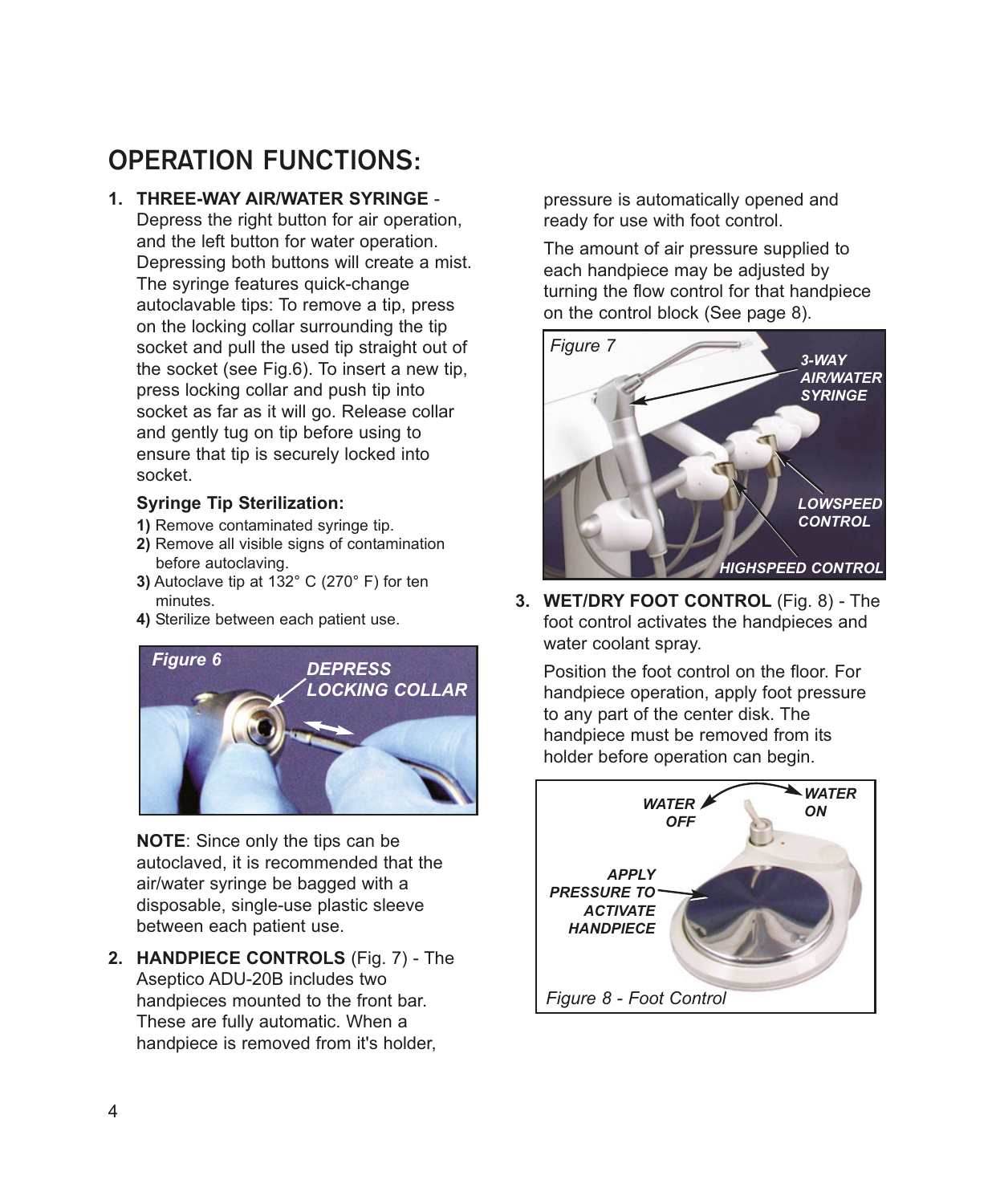To activate the water coolant, move the wet/dry toggle switch on the foot pedal to the right position. Move the toggle switch to the left position to disable water coolant.

**4. WATER SUPPLY TANK** - The Aseptico ADU-20B incorporates a self contained pressurized water system (Fig. 9). This consists of a 2-liter HDPE tank dispensing water through the 3-way syringe and handpiece control. The water tank is pressurized to a constant 35 pounds per square-inch gauge (PSIG) during use.

Before removing the tank for refilling, it must be depressurized by turning the tank 1/4 turn counterclockwise. The tank is removed by unscrewing it from its mount at the bottom right rear of the chassis After the tank is filled, screw it back onto the mount. Cleaning and sanitization of the tank is recommended between uses.



- **5. PRESSURE GAUGE** (Fig. 10) The pressure gauge on the right panel gives you a visual indication of the handpiece drive pressure.
- **6. WATER COOLANT FLOW CONTROL** (Fig. 10) - Adjusts the flow of water coolant to the handpiece control.
- **7. FLUSH TOGGLE** (Fig. 10) The flush toggle located on the right side of the chassis allows you to quickly and completely flush your handpieces, washing away contaminants which may have accumulated in the handpiece and tubing. You should flush the handpieces for about 5 seconds after every patient, and about 20 seconds at the beginning of each day to reduce overnight bacterial accumulation which may have occurred.

To flush your handpieces, remove them from their holder, directing the spray away from you and into a basin, then flip the flush toggle and hold the desired number of seconds. Release the flush toggle.

**8. AA-21 HIGH VOLUME EVACUATOR ASSEMBLY** - The HVE assembly is an air powered, self contained oral evacuator system. It is supplied with a plastic waste container and a single high velocity hose. (Fig. 11)

Remove the vacuum bottle and hose assembly from packing and install into the quick disconnect at the back of the delivery head.

To operate, remove the vacuum hose from holder and insert a standard oral evacuator tip. Depress the on/off switch on the side of the hose end for vacuum.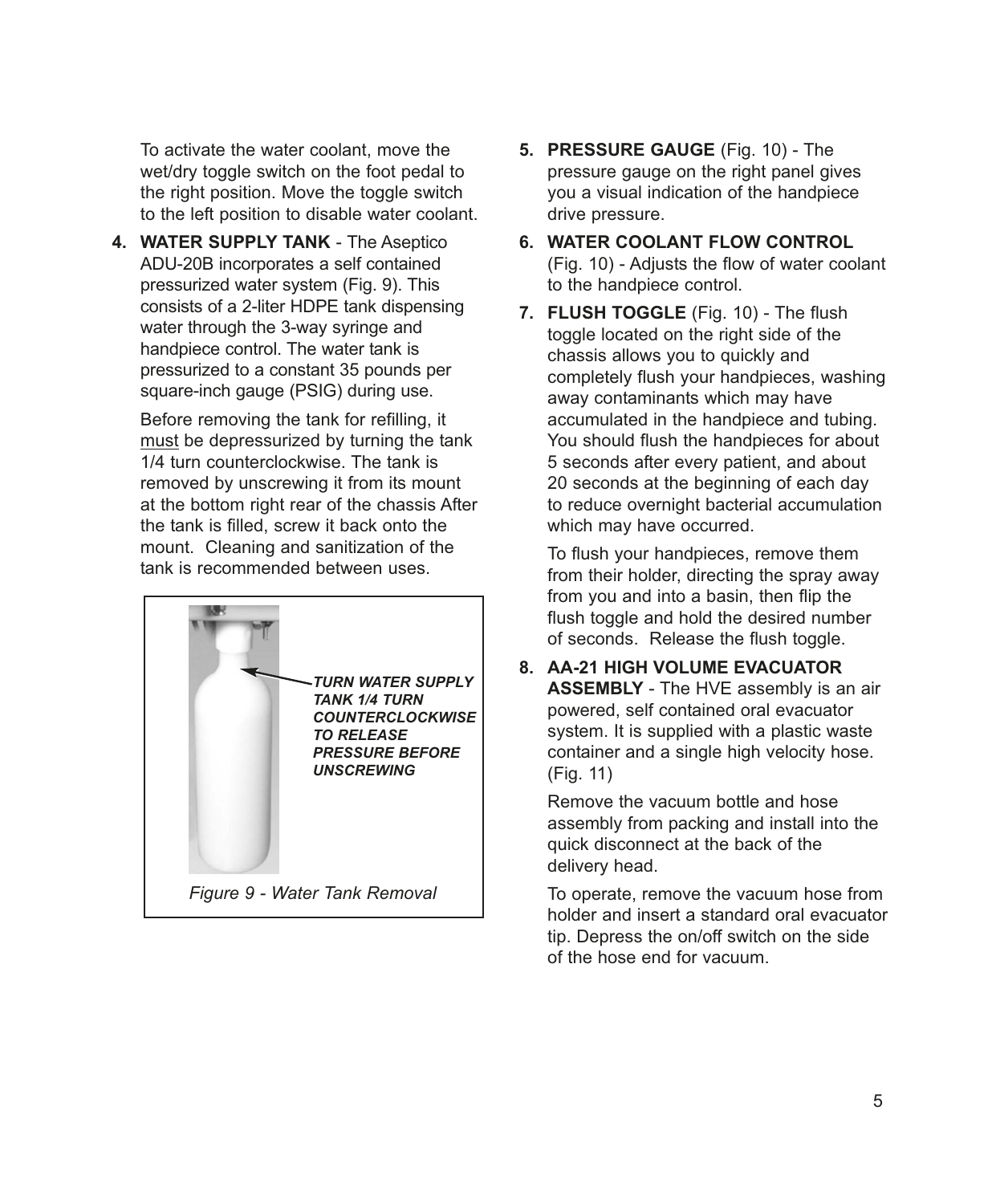#### **OPERATION FUNCTIONS Cont'd:**



Waste from the vacuum system will collect in the attached plastic bottle. When the waste container is 3/4 full it should be emptied. After each use, the vacuum system should be cleaned by running clean water or a vacuum system cleanser through the evacuator hose and thoroughly cleaning waste bottle. **CAUTION**: Use only NON-foaming cleansers in the vacuum lines. A small and large capacity waste container are available and are interchangeable. The ADU-20B is supplied with a large capacity container.

**9. SALIVA EJECTOR ASSEMBLY -** The Saliva Ejector is an air powered, self contained oral evacuation system. It is supplied with a plastic waste container and a single low velocity hose (Fig.12).

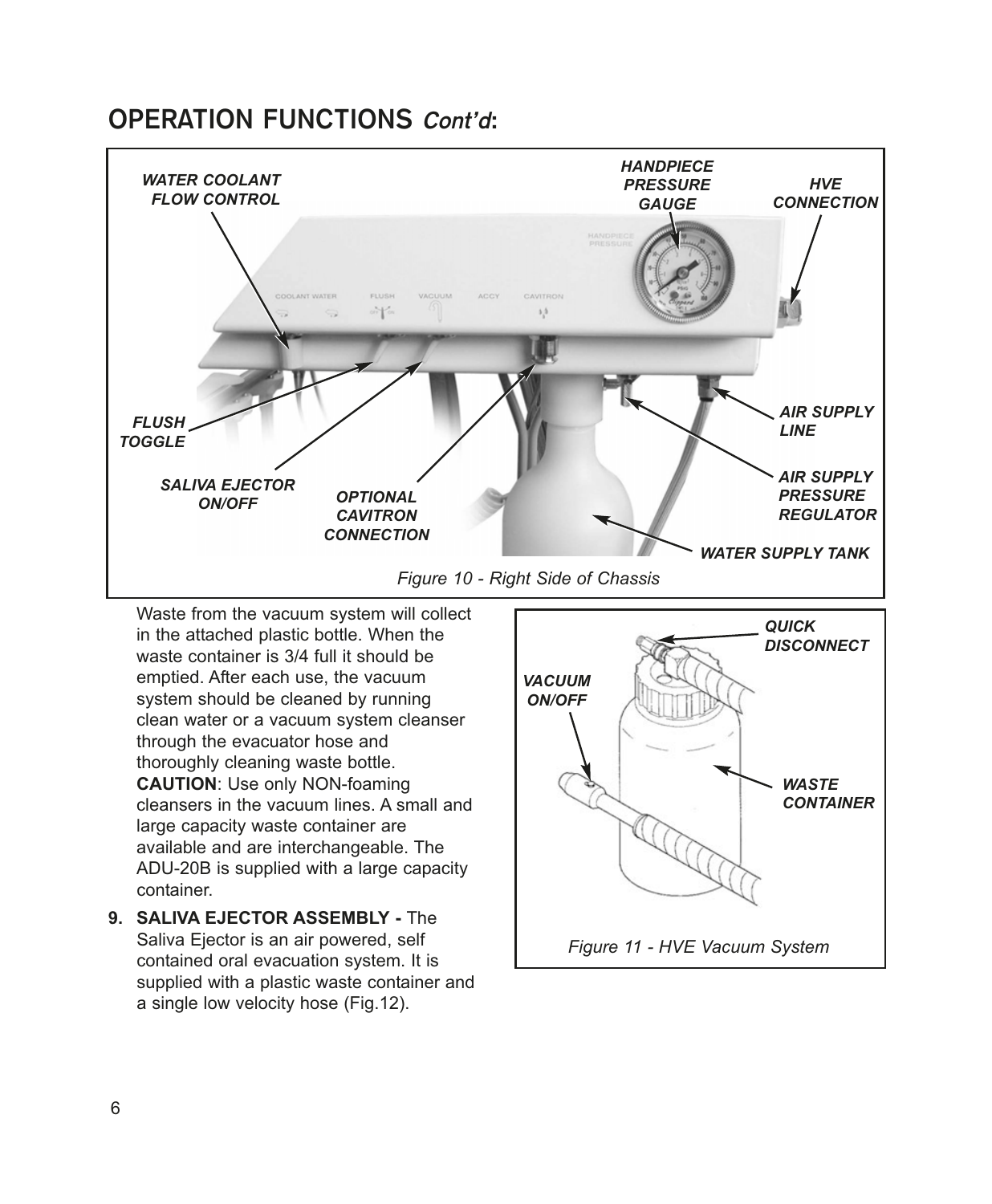To operate, remove the saliva ejector valve from the holder and insert a standard saliva ejector tip. Turn the vacuum toggle switch, located on the right side of the cart, to the 'ON' position. The lever valve assembly snaps apart at the swivel and may be autoclaved.

Waste from the vacuum system will collect in the attached plastic bottle. When the waste container is 3/4 full, it must be emptied to prevent a back-up in the system. After each use, the vacuum system should be cleaned by running



clean water or vacuum system cleanser through the evacuator hose and thoroughly cleaning the waste bottle. **CAUTION**: Use only NON-foaming cleansers in the vaccum lines.

#### **10. AA-290CK CENTRAL VACUUM KIT**

**(Optional) -** The AA-290CK Kit (Fig.13) is used with a central vacuum system. It includes a central vacuum canister with disposable solids collector, an autoclavable central vacuum lever valve (with 5 feet of tubing), and an autoclavable saliva ejector tip valve (with 5 feet of tubing). An industry-standard 1/2-inch connection hose provides easy adaptation to the central vacuum system.

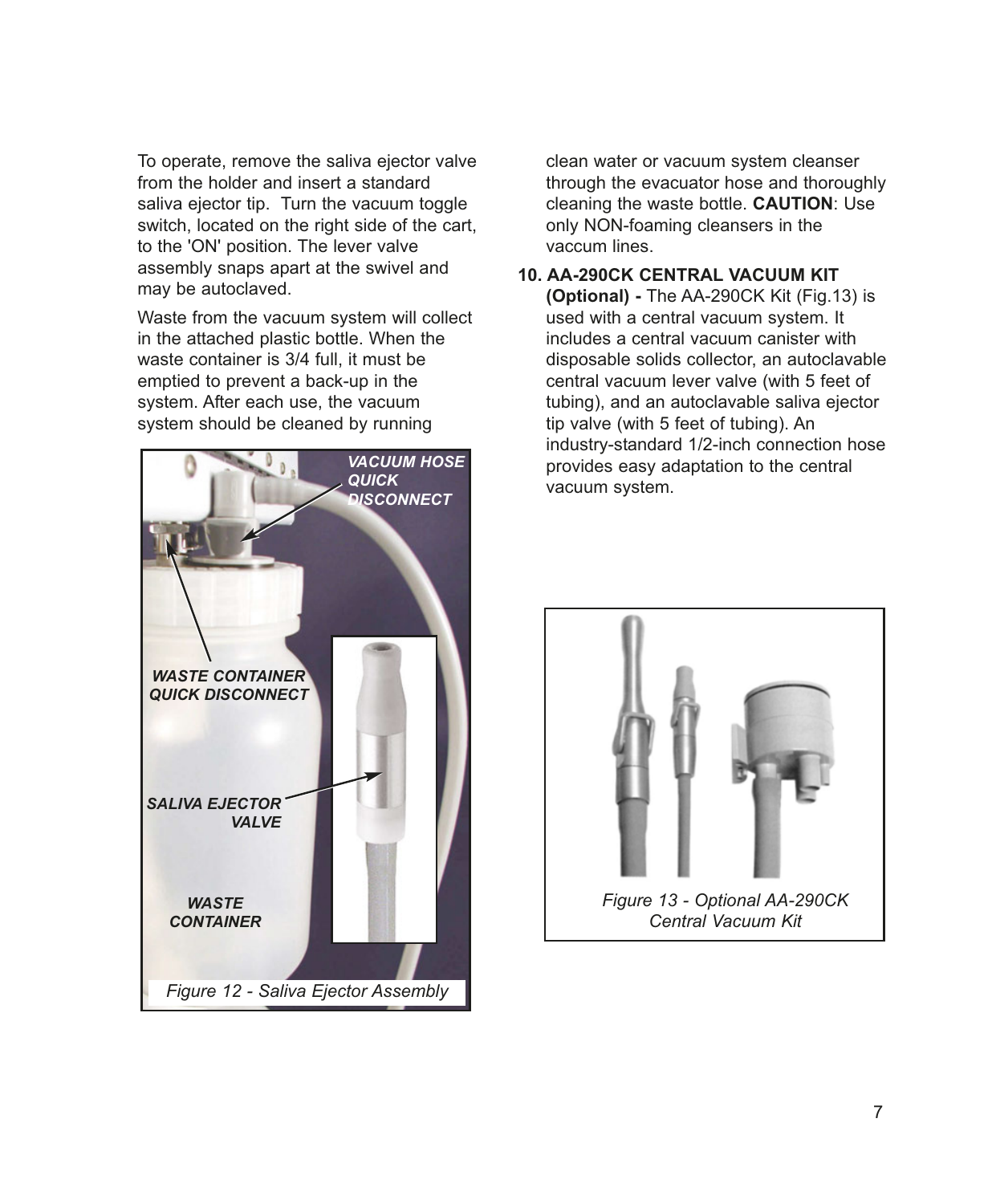## **ROUTINE ADJUSTMENTS:**

#### **1. WATER COOLANT FLOW ADJUSTMENT** The water coolant to the handpiece control can be varied from a fine fog spray to a heavy stream.

Install and run a handpiece at a midrange speed. Make sure the wet/dry toggle is in the 'ON' position on the foot control. Turn the water coolant flow control located along the right side of the chassis clockwise until it seats softly. Begin turning counterclockwise until a fine mist is visible. This will provide excellent cooling while burr is cutting.

**2. SYRINGE AIR/WATER FLOW ADJUSTMENT** (Fig. 14) - The syringe flow adjustment block is located inside the delivery head near the left rear corner and has two slotted adjustment screws on top. To open the chassis, remove the Ritter tray and pad from atop the unit and lift the lid. The outside screw adjusts air flow and the inside screw adjusts water flow. Turning the adjustment screws clockwise will decrease the pressure and counterclockwise will increase pressure.



#### **3. HANDPIECE PRESSURE ADJUSTMENT**

(Fig. 15) - The amount of air pressure supplied to each handpiece may be adjusted by turning the flow control for that handpiece on the control block. The control block is located at the front right of the unit under the lid.



**4. AIR SUPPLY PRESSURE REGULATOR** The regulator valve located on the underside of the chassis near the pressure gauge at the right rear corner of the chassis controls the line pressure from the compressed air source to the unit. Turning the valve stem clockwise will increase this pressure and counterclockwise will decrease pressure (Fig. 16).



**5. WATER PRESSURE VALVE - The water** tank is pressurized to a constant 35 PSIG by a fixed regulator inside the chassis.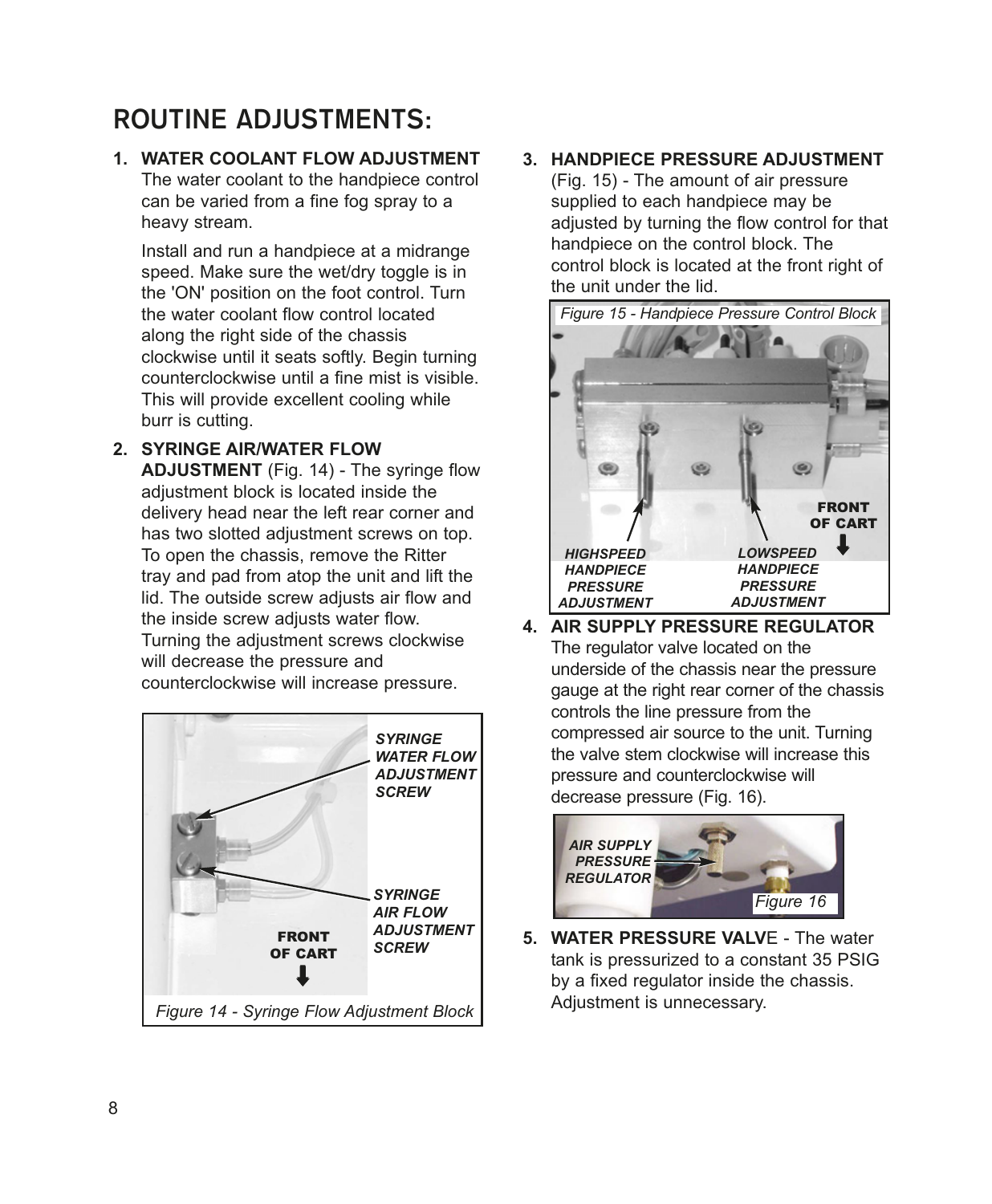#### **MAINTENANCE:**

Because of its simple design, the Aseptico ADU-20B CompriCart II requires very little maintenance. Any maintenance that is needed can be performed in minutes.

**1. BLEEDING THE SYSTEM** - If the unit will not be used for an extended period of time, or the unit might be subjected to freezing conditions, you should bleed the system.

Simply empty the contents of the water supply tank and install the tank back onto the quick disconnect. Operate the air/water syringe and highspeed handpiece with water coolant 'ON' until just air comes through the water lines. Pack unit and store as normal.

- **2. HANDPIECE FLUSH** Flush the handpieces for about 5 seconds after every patient, and about 20 seconds at the beginning of each day. Refer to page 4.
- **3. WATER LINES -** Disinfect the water lines weekly. Prepare a 1:10 bleach solution (1 part household bleach to 10 parts water). Remove water reservoir and discard residual water. Replace empty water supply tank and air purge all waterlines. Fill water supply tank with bleach solution. Run bleach solution through all lines. Allow bleach solution to stand in lines for 10 minutes. Remove water supply tank and discard bleach. Flush water supply tank and all lines thoroughly with clean water. Air purge and leave lines dry until next clinical use.

**4. GENERAL CLEANING** - The cart exterior is designed to make cleaning and the use of prophylactic barriers as easy as possible. The external surfaces of the cart should be cleaned using a mild solution of liquid detergent and water. Any external surfaces of the unit that are contacted during use should carefully be wiped down with a disinfectant at the beginning of each day and between each patient.

As described in the vacuum section the high and low volume vacuum systems should always be thoroughly cleaned after use.

#### **5. PACKING THE UNIT FOR**

**TRANSPORTATION** - If the ADU-20B unit is going to be transported, it is recommended that the original or similar packing material be put into place to avoid dents and scratches from parts inside of the box shifting.